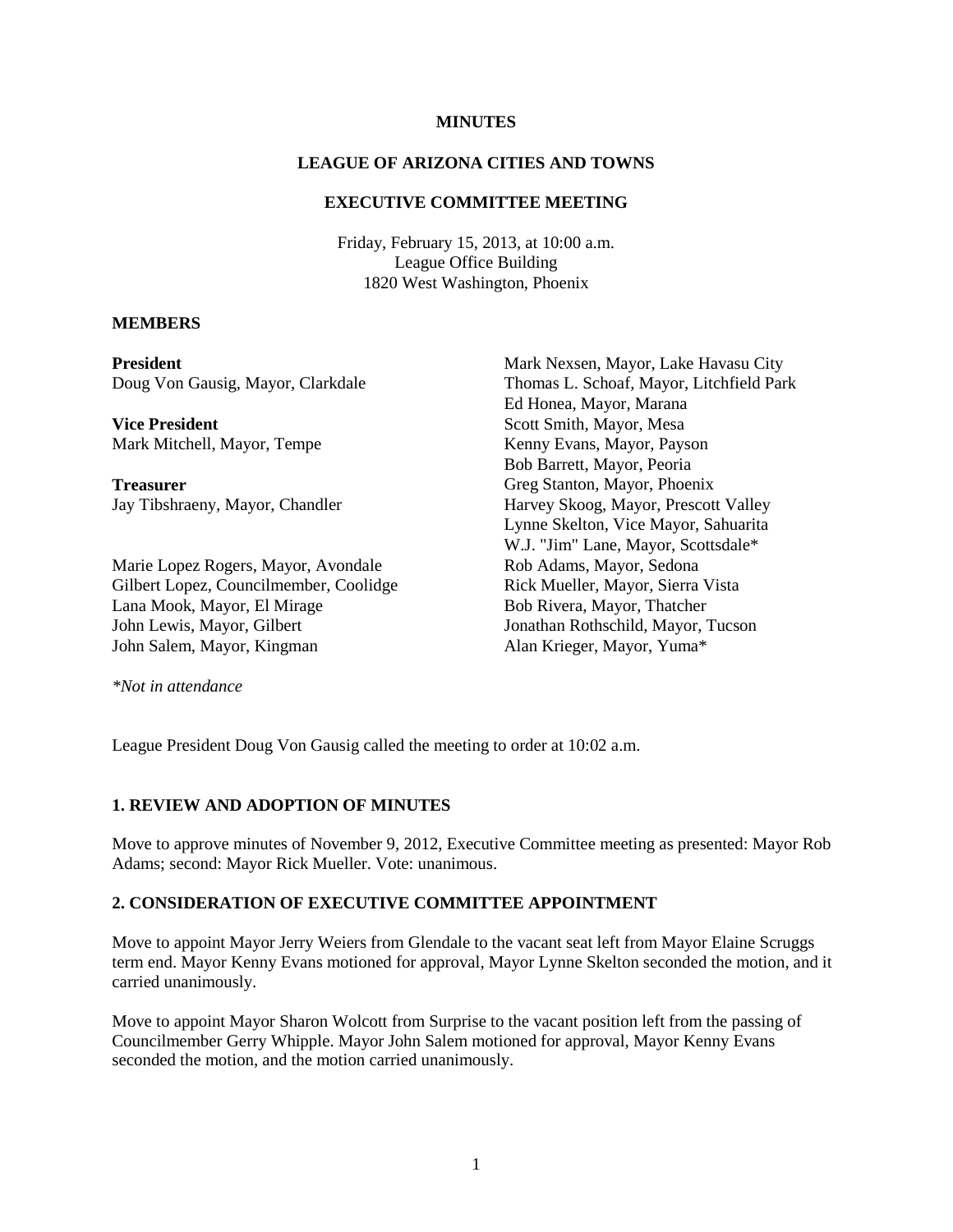## **3. LEGISLATIVE REPORT/STATE BUDGET UPDATE**

Legislative Director, René Guillen Jr. introduced the League's newest legislative associate, Ryan Peters. Mr. Peters formerly served as an intergovernmental program coordinator with the city of Glendale prior to joining the League. Bills of interest were then brought to the committee's attention. Mr. Guillen said the League is tracking 296 bills that have a local impact, whereas last year 382 measures were tracked. Mr. Guillen reviewed the list of bills and highlighted any action that the League has taken. Mr. Guillen concluded with HB 2657, the league's highest priority bill that contains the governor's proposal on Transaction Privilege Tax reform. Mr. Guillen informed the committee on the three major components of the bill that cities and towns oppose. A few mayors also reported on a meeting they had at the governor's office. Mayors then communicated that they are willing to work with the governor to accomplish simplification goals. They also expressed concern over the state's audit approach.

## **4. REPORT FROM COMMUNICATIONS SUBCOMMITTEE**

President Von Gausig recognized Mayor Salem to report on the Communications Subcommittee. Mayor Salem thanked League staff and Ideas Collide for their efforts on the new League public awareness campaign. League Communication & Education Director Matt Lore provided background on the League's previous PR campaign and explained how ideas for the current AZCities@Work campaign were developed. Mr. Lore then recognized consultants from the firm Ideas Collide to further explain the campaign and website, www.azcitieswork.com. League Communication & Education Associate Mary Vinzant informed the committee how the campaign will be utilized to educate citizens on the work Arizona cities and towns do each day as well as highlighting the many services local governments provide. Mr. Lore concluded by saying that this will be an ongoing campaign and the success of the campaign will depend on the involvement of each and every city and town in Arizona.

# **5. REPORT FROM BUDGET SUBCOMMITTEE**

Mayor Von Gausig then recognized Mayor Mark Nexsen, chairman of the Budget Subcommittee, to provide an update on the committee's recommendations for the League and Property Corporation budgets for FY2013-14, as well as the recommended League dues for FY2013-14. Mayor Nexsen outlined changes to the proposed budget, noting that there would be \$39,000 more in expenditures than the revenues projected, but that the subcommittee elected to use a portion of the fund balance from FY2012- 13 for these expenditures. Mayor Von Gausig noted that members of the committee will vote on the proposed budget at their next meeting in May, though the League dues were to be approved at today's meeting in order to provide information to cities and towns prior to the adoption of their annual budgets. Mayor Nexsen then discussed the League dues, which the subcommittee recommended to remain unchanged from the FY2012-13 rates.

Mayor John Salem moved to approve the FY2013-14 dues as presented; Councilmember Gilbert Lopez seconded the motion and it carried unanimously.

# **6. BUDGET SUBCOMMITTEE POLICY & PRACTICES**

Next, Mayor Mark Nexsen highlighted the policy and procedures document for the Budget Subcommittee that was submitted for approval. The policy would allow for the subcommittee to adjust the amounts budgeted for individual line items, as long as the total expenditures stay within the approved budget. After discussion, Mayor Salem made a motion for the Budget Subcommittee to have the authority to move funds as necessary within individual line items, while keeping the total budget within is the amounts approved by the Executive Committee. Mayor Harvey Skoog seconded the motion and it carried